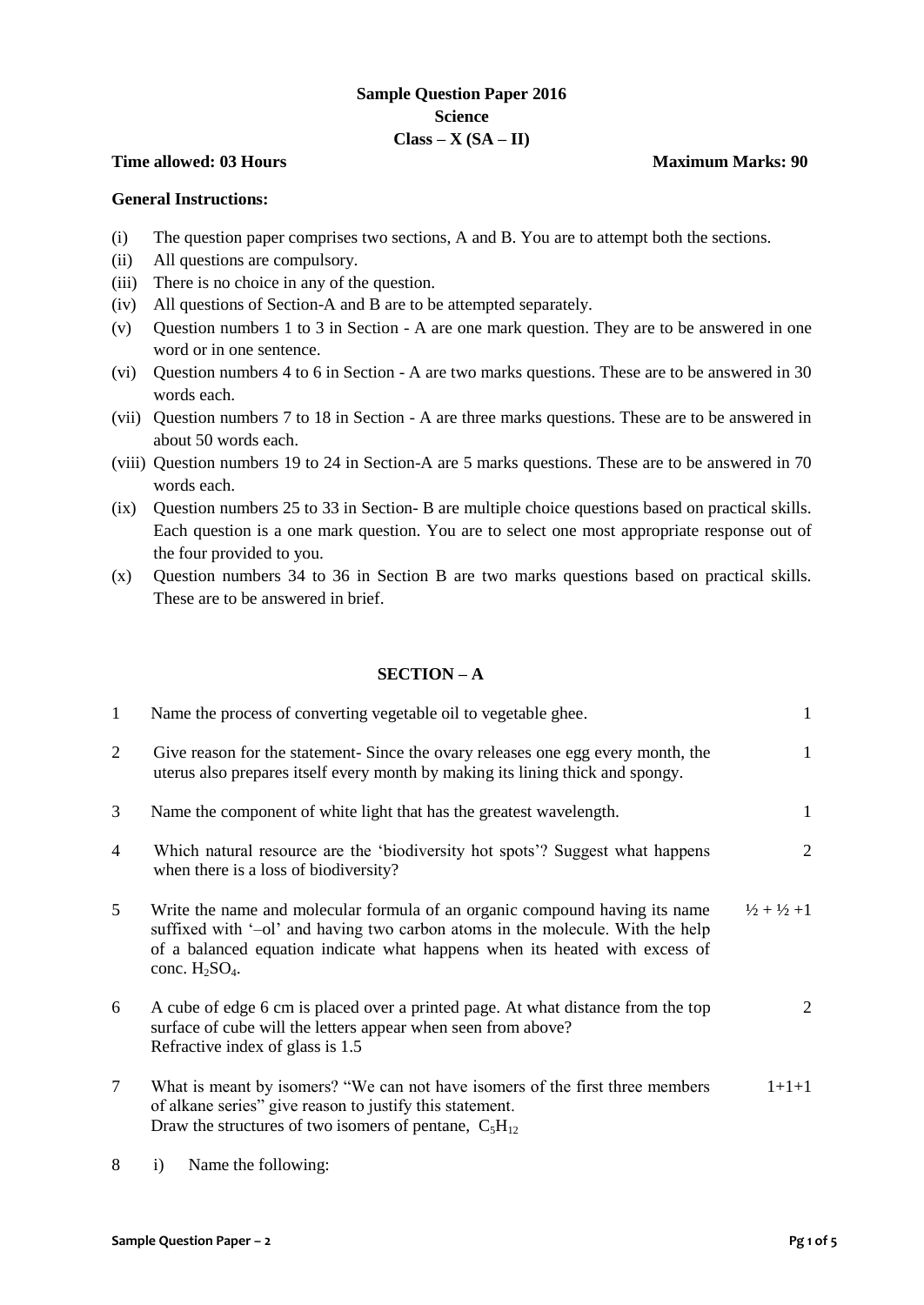|    | a) Third member of aldehyde series<br>b) Second member of carboxylic series                                                                                                                                                                                                                                                                                                           | $\mathbf{1}$<br>$\mathbf{1}$ |
|----|---------------------------------------------------------------------------------------------------------------------------------------------------------------------------------------------------------------------------------------------------------------------------------------------------------------------------------------------------------------------------------------|------------------------------|
|    | Write the IUPAC name of the following:<br>$\mathbf{ii}$<br>CH <sub>3</sub><br>a)<br>$CH_3-C-CH_3$<br>CH <sub>3</sub>                                                                                                                                                                                                                                                                  | $\frac{1}{2}$                |
|    | H OH H H<br>$\mathbf{I} = \mathbf{I} - \mathbf{I}$<br>b)<br>$H - C - C - C - C - H$<br>$1$ $1$ $1$ $1$<br>H H H H                                                                                                                                                                                                                                                                     | $\frac{1}{2}$                |
| 9  | Four elements A, B, C and D have atomic numbers 12, 13, 14 and 15<br>respectively.<br>Answer the following questions giving reasons -<br>What is the number of valence electrons and valency of D?<br>$\mathbf{i}$<br>ii) Which of them will have largest atomic radii?<br>iii) Which of these elements will form the most basic oxide?                                               | $1+1+1$                      |
| 10 | Differentiate between combustion and oxidation reactions of ethanol.                                                                                                                                                                                                                                                                                                                  | 3                            |
| 11 | In a germinating seed, which parts are known as future shoot and future root?<br>Mention the function of cotyledon.                                                                                                                                                                                                                                                                   | 3                            |
| 12 | What is placenta? Write any two major functions of placenta.                                                                                                                                                                                                                                                                                                                          | 3                            |
| 13 | 'Different species use different strategies to determine sex of a newborn<br>individual. It can be environmental cues or genetically determined'. Explain the<br>statement by giving example for each strategy.                                                                                                                                                                       | 3                            |
| 14 | A 2 cm high object is placed at a distance of 32 cm from a concave mirror. The<br>image is real, inverted and 3 cm in size. Find the focal length of the mirror and<br>the position where the image is formed?                                                                                                                                                                        | 3                            |
| 15 | A child while playing with his father's spectacles burnt a hole in a piece of paper<br>by focusing a small image of the sun on it.<br>(i) What defect of vision his father is suffering from?<br>(ii) Write two causes for this defect?<br>(iii) Draw a ray diagram to show image formation by the defective eye?<br>(iv) Draw a ray diagram showing corrected eye using proper lens. | 3                            |
| 16 | Explain the formation of rainbow in the sky with the help of a diagram. List the<br>three phenomena involved in proper sequence.                                                                                                                                                                                                                                                      | 3                            |
| 17 | Which types of people are benefited from the development of different<br>resources? Why do we need to use the resources carefully?                                                                                                                                                                                                                                                    | 3                            |
| 18 | Write any three characteristics of a food chain. Dharmesh always treated the<br>chemical effluent before disposing it in the water body. Mention any three moral<br>values possessed by Dharmesh.                                                                                                                                                                                     | 3                            |
| 19 | In the following table. Six elements $A$ , $B$ , $C$ , $D$ , $E$ and $F$ of the modern periodic<br>table with atomic numbers 3 to 18 are given:                                                                                                                                                                                                                                       | $1+1+1+1+1$                  |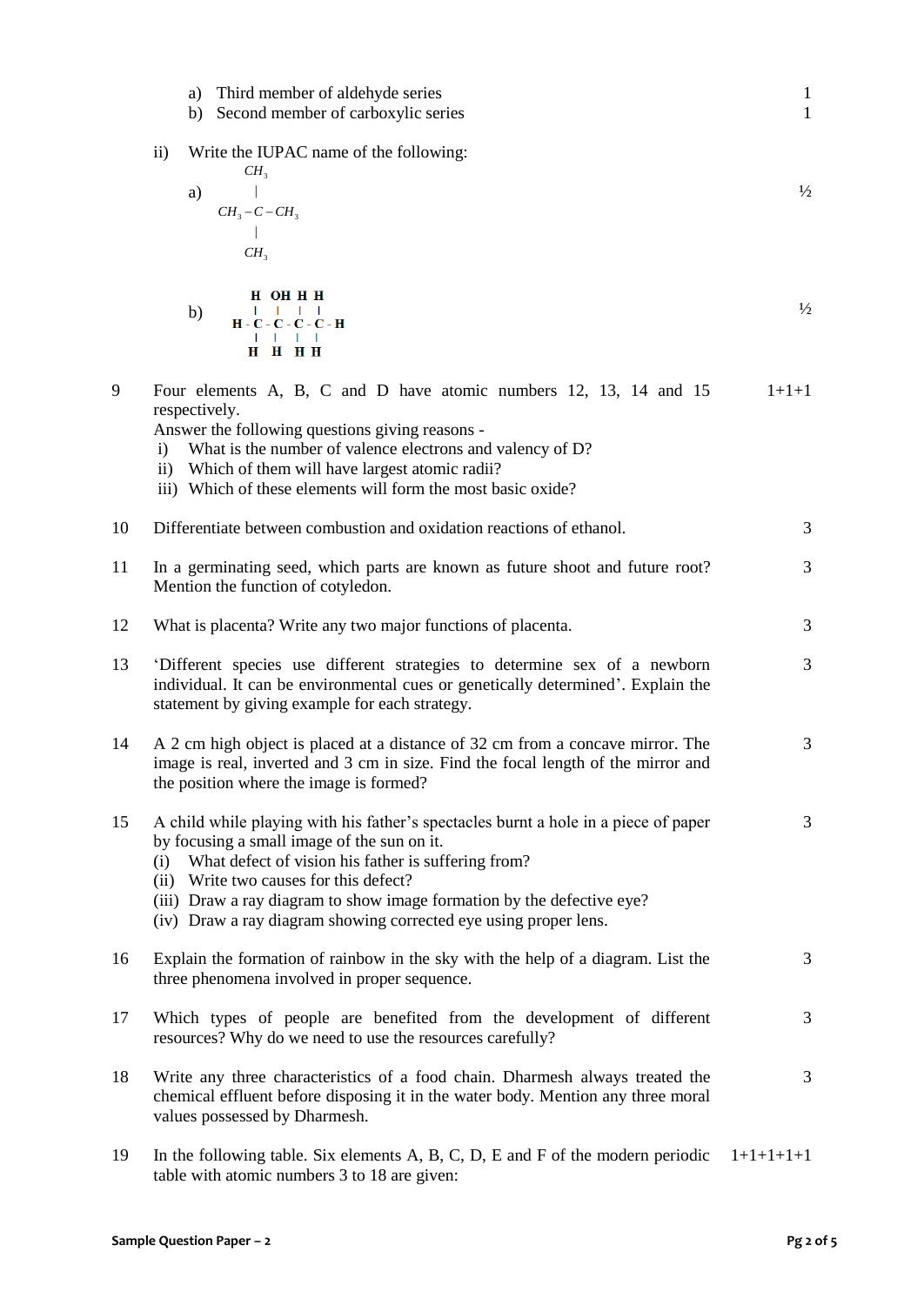|  | 12<br>⊥ັ | 14 | ⊥້ | 16 | 17 | 18 |
|--|----------|----|----|----|----|----|
|  |          |    |    |    |    |    |

- a) Which of these is i) Noble gas ii) halogen
- b) Which of these is the most active metal in  $3<sup>rd</sup>$  period?
- c) Identify the most electronegative element in the third period.
- d) In the compound between B and F what type of bond will be formed?
- e) What would be the nature of oxide formed by C?
- 20 A. Draw a longitudinal section of a flower and label the following parts
	- a) Part that develops into a fruit
	- b) Part that produces pollen grain
	- c) Part that transfers male gametes
	- d) Part that is sticky to trap
	- B. Name the parts labeled A, B, C, D in the diagram given below:



- 21 A. How does speciation take place?
	- B. Define the term GENE.
	- C. The gene for red hair is recessive to the gene for black hair. What will be the hair colour of a child if he inherits a gene for red colour from his mother and a gene for black hair from his father? Express with the help of flow chart.
- 22 A. Mention any two point of difference between acquired and inherited traits.
	- B. If the tail of a mouse is cut for twenty one generations, will the tail occur in the twenty second generation of that mouse? Give reason to support your answer.
	- **C.** Define the term Natural Selection.

#### **SECTION B**

- 23 (i) Rohit claims to have obtained an image twice the size of object with a concave lens. Is he correct? Give reason for your answer.
	- (ii) Where should an object be placed in case of a convex lens to form an image of same size as of the object? Show with the help of ray diagram the position and the nature of the image formed.
	- (iii) With the help of ray diagram, illustrate the change in position, nature and size of the image formed if the convex lens in case of (ii) is replaced by concave lens of same focal length.
- 24 (i) Which property of concave mirror is utilized for using them as shaving mirrors?
	- (ii) Light passes through a rectangular glass slab and through a triangular glass prism. Using proper ray diagram, explain in what way does the direction of the two emergent beams differs with respect to the incident beam of light.
	- (iii)A concave lens has a focal length of 50 cm Calculate its power.

5

5

5

5

5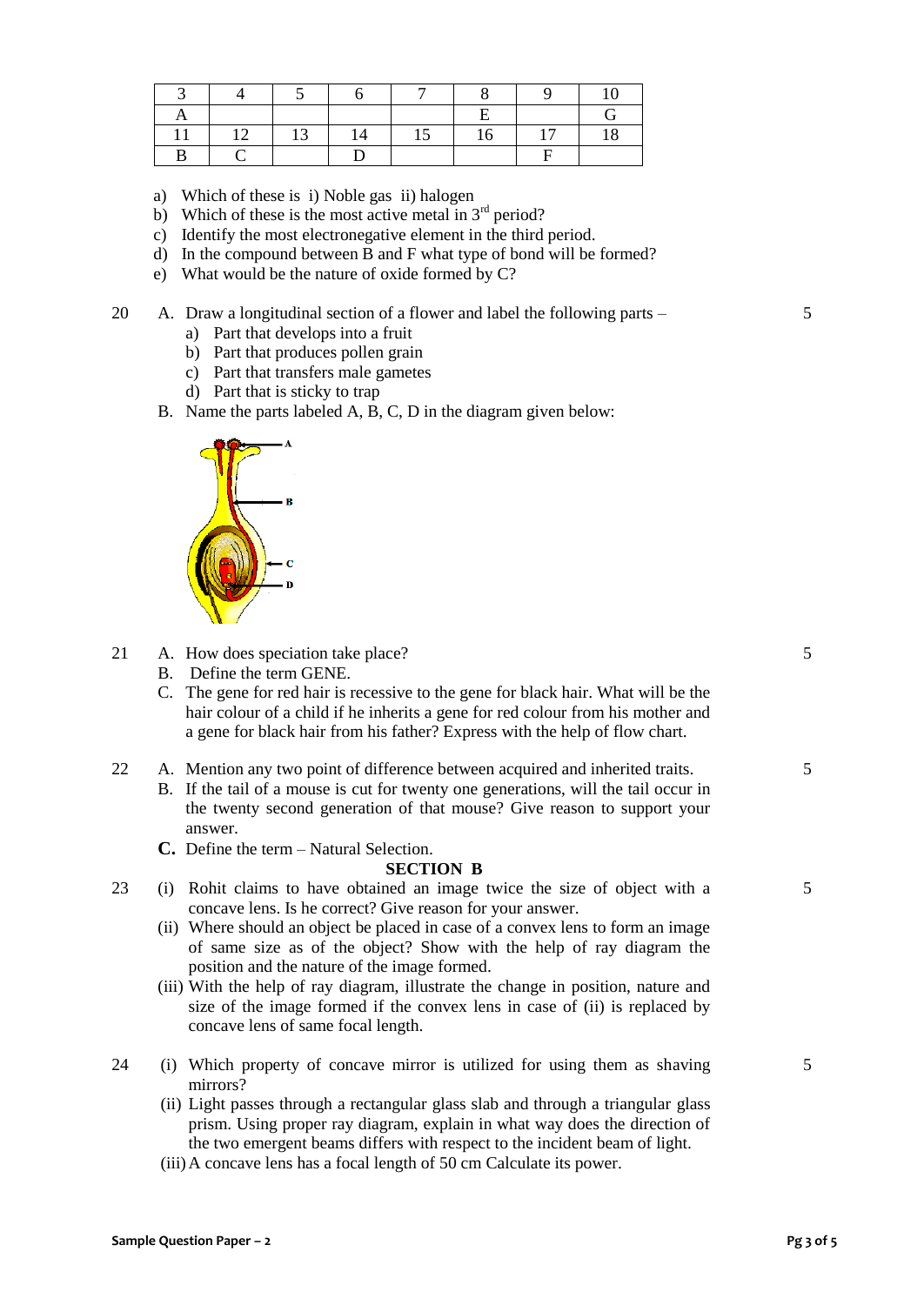(a)  $f = 40$  cm (b)  $f = 20$  cm (c)  $f > 20$  cm (d)  $f < 20$  cm

25 A student is given equal amount of three samples A, B and C of water with temporary hardness. He keeps the three samples at different temperatures. A at room temperature, B at  $50^{\circ}$ C and C at  $80^{\circ}$ C.

Which sample will give maximum amount of lather with soap solution?

- a) A
- b) Both B and C
- c) Only C
- d) Both A and B

# 26 Soaps are formed by alkaline hydrolysis of

- a) Carboxylic acids
- b) Esters of long chain fatty acids
- c) Esters of small chain
- d) Inorganic acids
- 27 On addition of  $Na<sub>2</sub>CO<sub>3</sub>$  to hard water
	- a) the foaming capacity increases
	- b) the foaming capacity decreases
	- c) the foaming capacity increases then decreases
	- d) the foaming capacity decreases then increases
- 28 In finding the focal length of a distant object by concave mirror, you are required to draw the ray diagram of nature.



29 While performing the experiment to trace the path of a ray of light passing through a rectangular glass slab, four students labeled their ray diagrams in the manner shown below. The correct labeling has been done by students.



30 A convex lens forms a virtual image when an object is placed at a distance of 20cm from it. The focal length

1



1

1

1